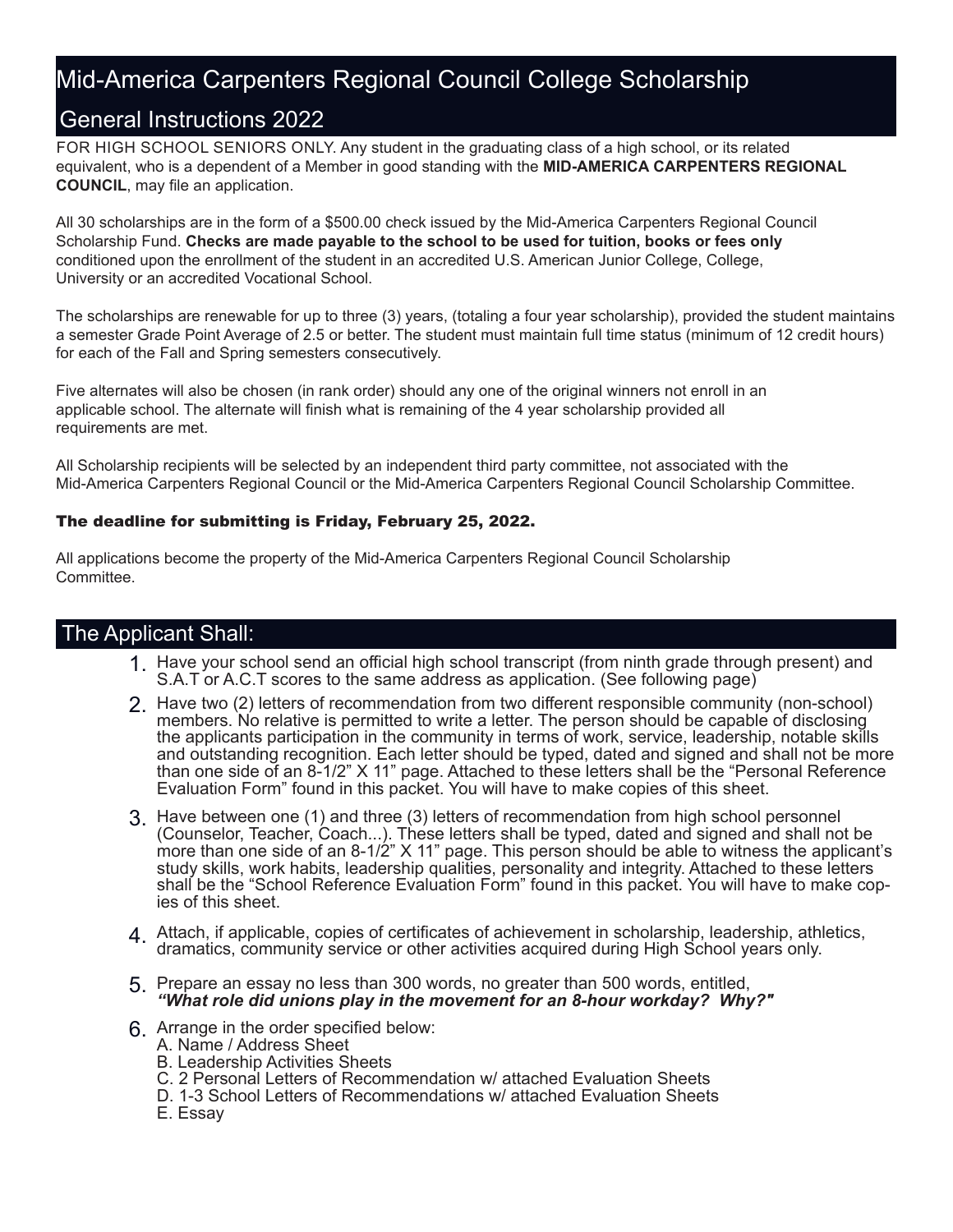Mid-America Carpenters Regional Council College Scholarship General Instructions 2022

**All Applicant Packets must be sent to:**

**Scholarship Committee Mid-America Carpenters Regional Council 1401 Hampton Ave. St. Louis MO 63139**

## Deadline: February 25, 2022

ALL MATERIALS MUST BE RECEIVED AT THE ABOVE ADDRESS BY FRIDAY, FEBRUARY 25, 2022, 4PM.

*MATERIALS ARRIVING AFTER THIS DATE WILL NOT BE CONSIDERED!*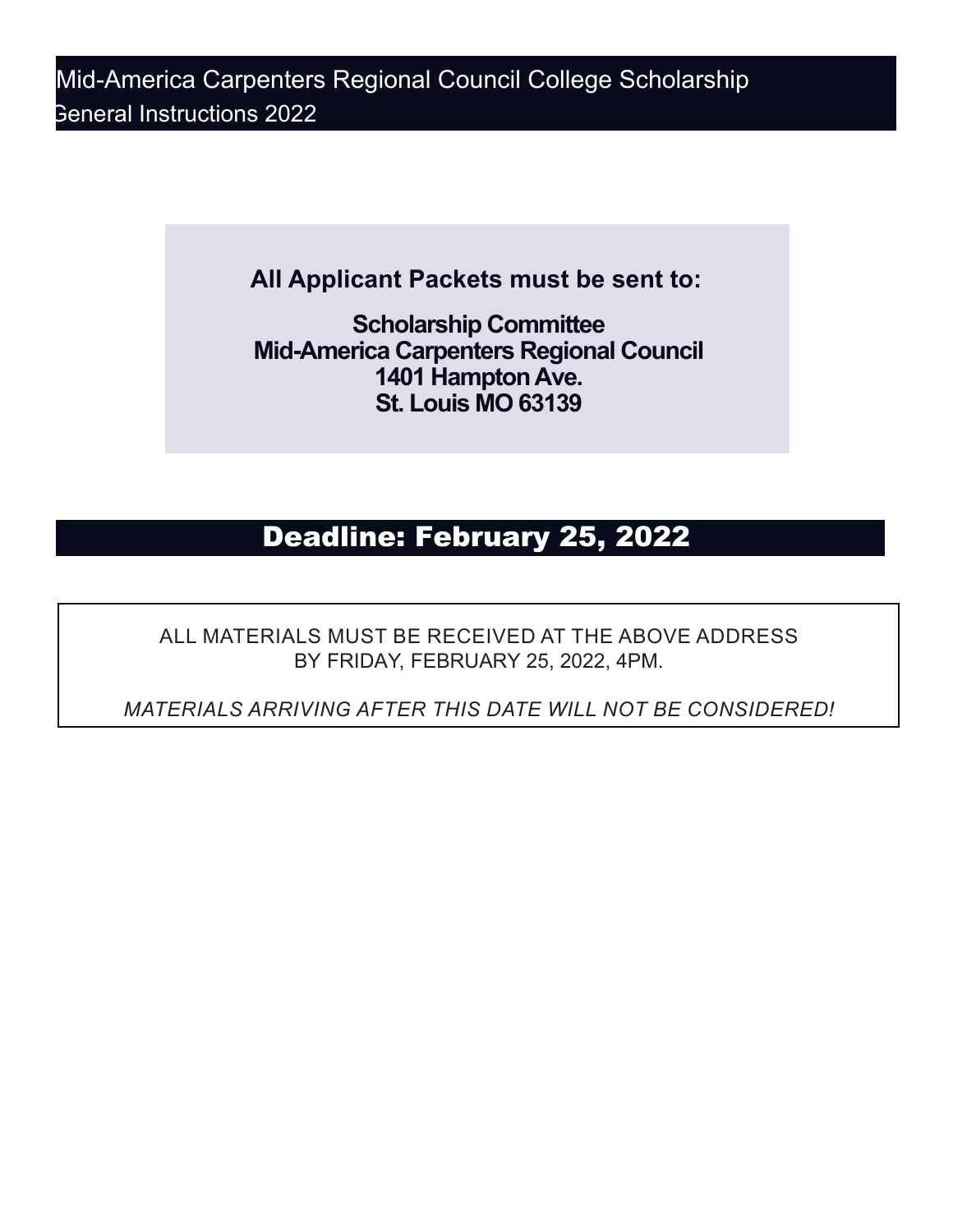# Mid-America Carpenters Regional Council College Scholarship General Instructions 2022

| <b>Student's Name:</b>                                     |                                                                                                                        |  |  |                  |  | M.I. Student SS#:  |          |  |  |  |
|------------------------------------------------------------|------------------------------------------------------------------------------------------------------------------------|--|--|------------------|--|--------------------|----------|--|--|--|
|                                                            | ast First<br>Last                                                                                                      |  |  |                  |  |                    |          |  |  |  |
|                                                            |                                                                                                                        |  |  |                  |  |                    |          |  |  |  |
|                                                            | <b>Street</b>                                                                                                          |  |  | City             |  | <b>State State</b> | Zip Code |  |  |  |
|                                                            |                                                                                                                        |  |  |                  |  |                    |          |  |  |  |
|                                                            |                                                                                                                        |  |  |                  |  |                    |          |  |  |  |
|                                                            |                                                                                                                        |  |  |                  |  |                    |          |  |  |  |
|                                                            |                                                                                                                        |  |  |                  |  |                    |          |  |  |  |
| Schools Attended (ninth through twelfth)<br>Name of School | <u> 1989 - Johann Stoff, deutscher Stoffen und der Stoffen und der Stoffen und der Stoffen und der Stoffen und der</u> |  |  | Date of Entrance |  | Period Attended    |          |  |  |  |
| Name of School                                             |                                                                                                                        |  |  | Date of Entrance |  | Period Attended    |          |  |  |  |
|                                                            |                                                                                                                        |  |  |                  |  |                    |          |  |  |  |
|                                                            |                                                                                                                        |  |  |                  |  |                    |          |  |  |  |
|                                                            |                                                                                                                        |  |  |                  |  |                    |          |  |  |  |
|                                                            |                                                                                                                        |  |  |                  |  |                    |          |  |  |  |

Signature of Parent (union member):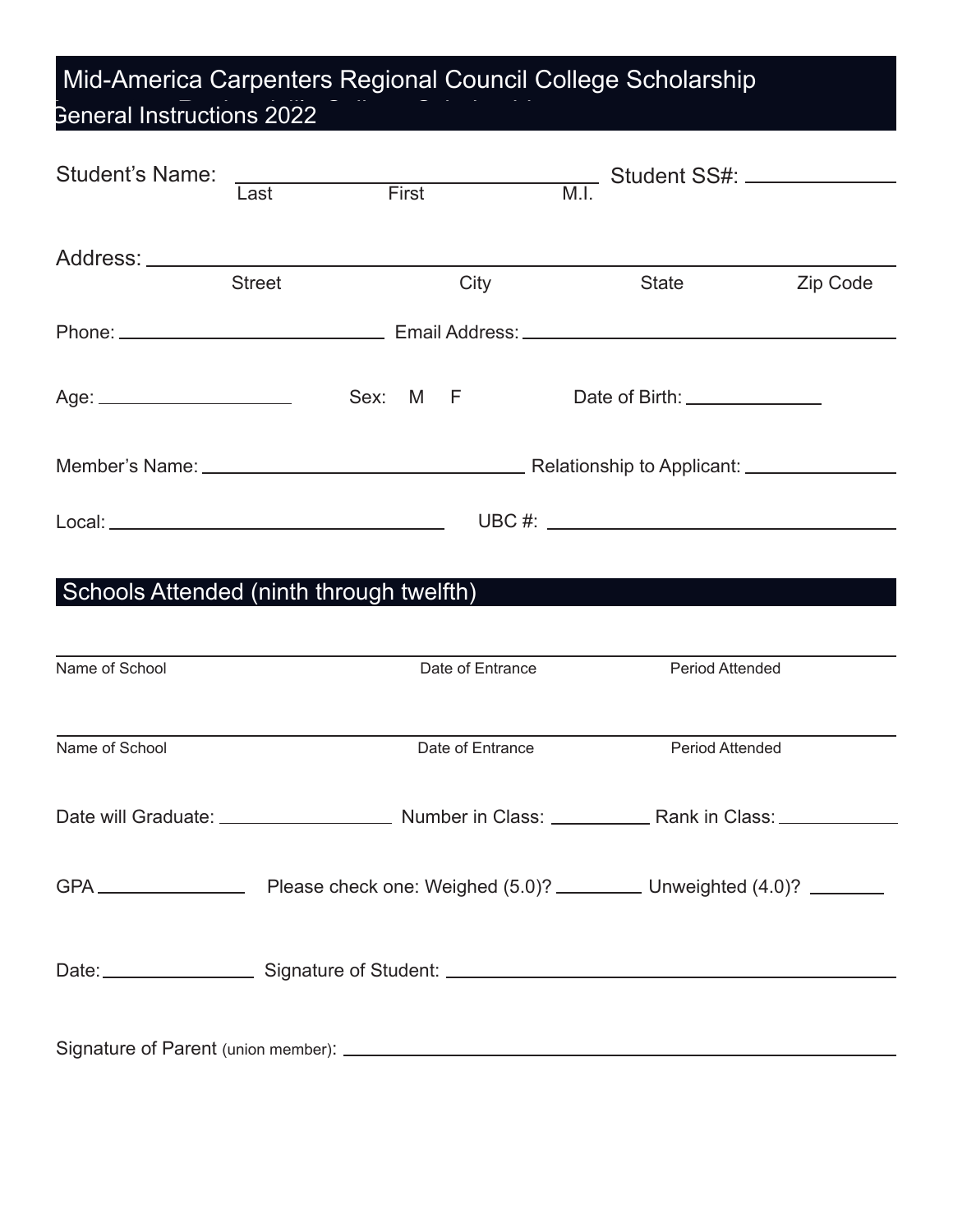# **Non-School Related Civic Activities<br>
Scholastic Applicant's Natural Expolicant's Natural Proprietant's Natural Proprietant's Natural Proprietant's Nature Common Section 100 and 2013 (100 and 2013)**

Applicant's Name: \_\_\_\_\_

|                                                                                                                                              | Honors and Awards (State nature of honor or award) i.e Eagle Scouts (men)/Gold Award (women)                                                                                                          |
|----------------------------------------------------------------------------------------------------------------------------------------------|-------------------------------------------------------------------------------------------------------------------------------------------------------------------------------------------------------|
|                                                                                                                                              |                                                                                                                                                                                                       |
|                                                                                                                                              |                                                                                                                                                                                                       |
|                                                                                                                                              |                                                                                                                                                                                                       |
|                                                                                                                                              | Offices and positions of Leadership (State name of organization, position and year)                                                                                                                   |
|                                                                                                                                              |                                                                                                                                                                                                       |
|                                                                                                                                              |                                                                                                                                                                                                       |
| State only major activities)                                                                                                                 | Member of Organization where no office was held (State name of organization & year; Scouting, 4-H, etc.                                                                                               |
|                                                                                                                                              |                                                                                                                                                                                                       |
|                                                                                                                                              |                                                                                                                                                                                                       |
|                                                                                                                                              | What accredited American college or universities do you plan on applying to? Have you applied? Have                                                                                                   |
| Have you been granted scholarship aid? $\bigcirc$ Yes $\bigcirc$ No                                                                          |                                                                                                                                                                                                       |
|                                                                                                                                              | Do you intend to apply for financial aid at the college(s) you plan to attend? $\bigcirc$ Yes $\bigcirc$ No                                                                                           |
|                                                                                                                                              | Have you reason to expect scholarship aid from any other source? $\bigcap$ Yes $\bigcap$ No                                                                                                           |
|                                                                                                                                              | Positions held in gainful employment, periods of employment, average time employed, earnings,<br>savings, etc. (Include part-time and/or summer jobs - baby-sitting, etc.) __________________________ |
| Are you currently employed? $\bigcirc$ Yes $\bigcirc$ No                                                                                     | (Working includes any type of job whether or not you are paid, i.e.<br>volunteer work or work regularly in a family business or on family farm)                                                       |
| Are you interested in a construction industry career? $\bigcirc$ Yes $\bigcirc$ No<br>B. If yes, what would you like to do in construction?_ |                                                                                                                                                                                                       |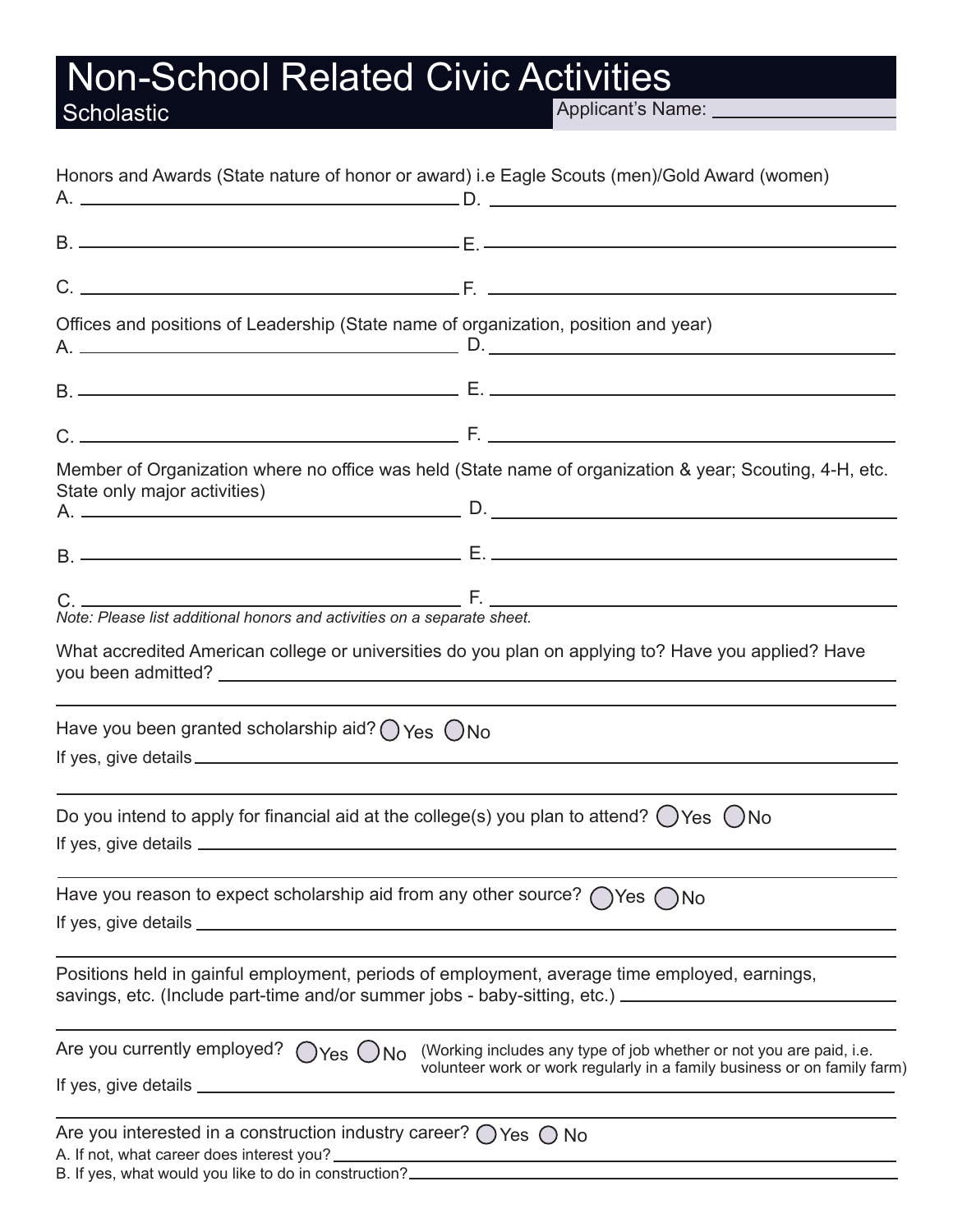# Leadership Activities

# **Scholastic**

Applicant's Name: \_\_\_\_\_\_\_\_\_\_

| Honors and Awards (State nature of honor or award) |                                                                                                                                |  |
|----------------------------------------------------|--------------------------------------------------------------------------------------------------------------------------------|--|
|                                                    |                                                                                                                                |  |
|                                                    |                                                                                                                                |  |
|                                                    |                                                                                                                                |  |
|                                                    |                                                                                                                                |  |
|                                                    | Offices and positions of Leadership (State name of organization, position and year)                                            |  |
|                                                    |                                                                                                                                |  |
|                                                    |                                                                                                                                |  |
|                                                    |                                                                                                                                |  |
|                                                    | Member of Organization where no office was held (State name of organization and year, i.e. Key Club 2,3.)                      |  |
|                                                    |                                                                                                                                |  |
|                                                    |                                                                                                                                |  |
|                                                    |                                                                                                                                |  |
|                                                    | School Related Extra Curricular Activities                                                                                     |  |
| Honors and Awards (State nature of honor or award) |                                                                                                                                |  |
|                                                    |                                                                                                                                |  |
|                                                    |                                                                                                                                |  |
|                                                    |                                                                                                                                |  |
|                                                    | Offices and positions of Leadership (State name of organization, position and year)                                            |  |
|                                                    | $\Delta$ D.                                                                                                                    |  |
|                                                    | <u> 1989 - Johann John Stein, Amerikaansk politiker (* 1905)</u>                                                               |  |
|                                                    |                                                                                                                                |  |
| (State only major activities)                      | Member of Organization where no office was held (State name of organization and year, i.e. Band 2,3)                           |  |
|                                                    |                                                                                                                                |  |
|                                                    |                                                                                                                                |  |
|                                                    |                                                                                                                                |  |
|                                                    | <u> 1990 - Johann John Stone, maria et al. (</u> ). <u>Charles and Charles and Charles and Charles and Charles and Charles</u> |  |
|                                                    |                                                                                                                                |  |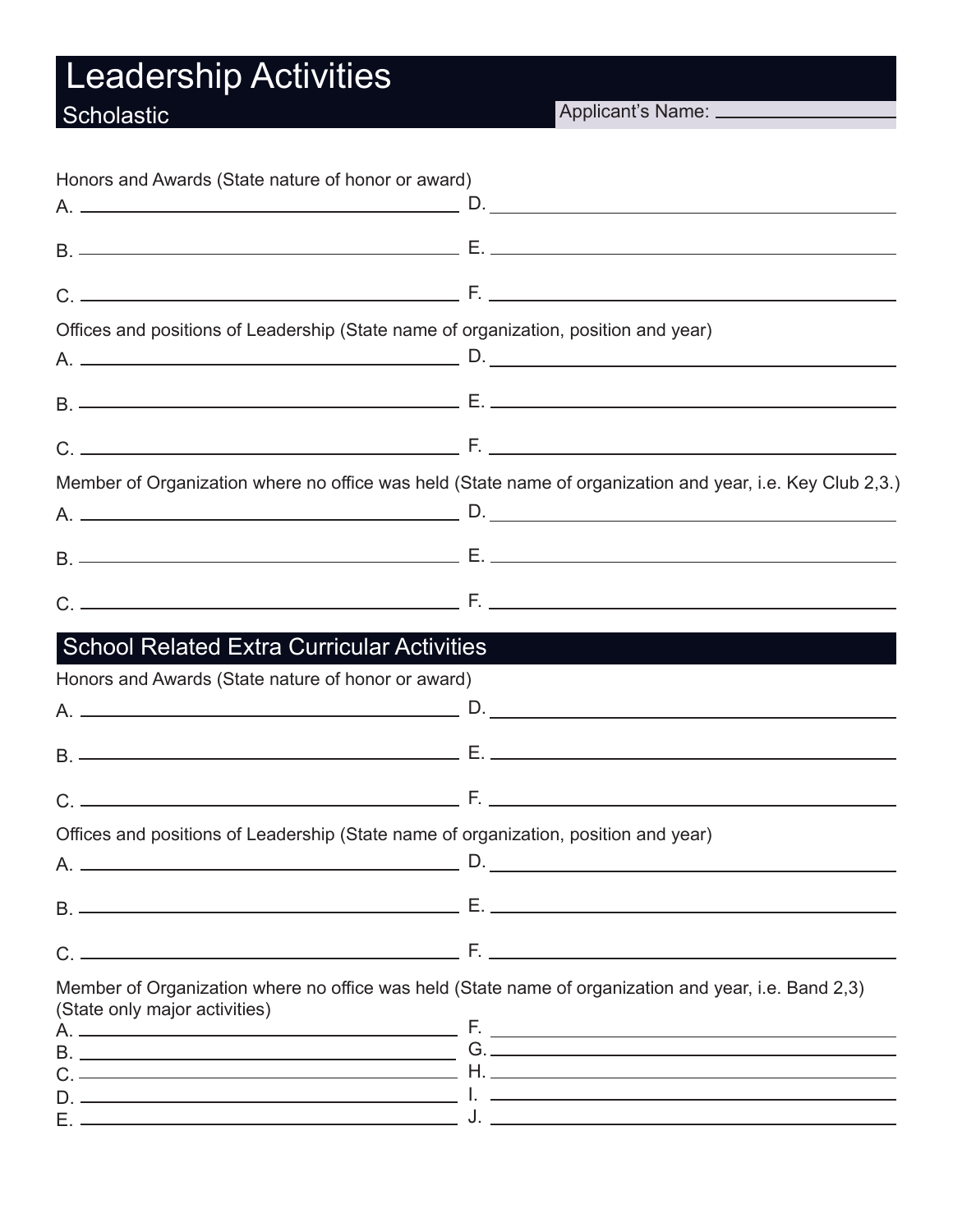# School Reference Evaluation Form

Applicant's Name:

To be completed by school faculty member or counselor for high school seniors.

| Date:                |      |       |      |
|----------------------|------|-------|------|
| Name of Student: ___ |      |       |      |
|                      | Last | First | M.I. |

Your name has been given as a reference by the above student who has applied for a scholarship from the Mid-America Carpenters Regional Council . Your evaluation is important to us in considering the application.

Please complete this form (type or print using black ink) and attach with a paper clip to your letter of recommendation. **Scholarship Deadline is Friday, February 25, 2022.**

| Furnish information on the nature and frequency of your contacts and observations of this |
|-------------------------------------------------------------------------------------------|

### Evaluation of Social and Personal Traits

Please rate ( ) each characteristic listed, using 0 to 10, With "10" being "superior" and "0" being "poor".

|                                                      | <b>RATING</b> |  |                      |   |         |   |   |  |               |          |    |  |
|------------------------------------------------------|---------------|--|----------------------|---|---------|---|---|--|---------------|----------|----|--|
|                                                      | Poor          |  | <b>Below Average</b> |   | Average |   |   |  | Above Average | Superior |    |  |
|                                                      | 0             |  | 2                    | 3 | 4       | 5 | 6 |  | 8             | 9        | 10 |  |
| Cooperation                                          |               |  |                      |   |         |   |   |  |               |          |    |  |
| Courtesy                                             |               |  |                      |   |         |   |   |  |               |          |    |  |
| <b>Timeliness and Completeness</b><br>of Assignments |               |  |                      |   |         |   |   |  |               |          |    |  |
| Initiative                                           |               |  |                      |   |         |   |   |  |               |          |    |  |
| Leadership                                           |               |  |                      |   |         |   |   |  |               |          |    |  |
| Maturity                                             |               |  |                      |   |         |   |   |  |               |          |    |  |
| <b>Personal Appearance</b>                           |               |  |                      |   |         |   |   |  |               |          |    |  |

Signature: